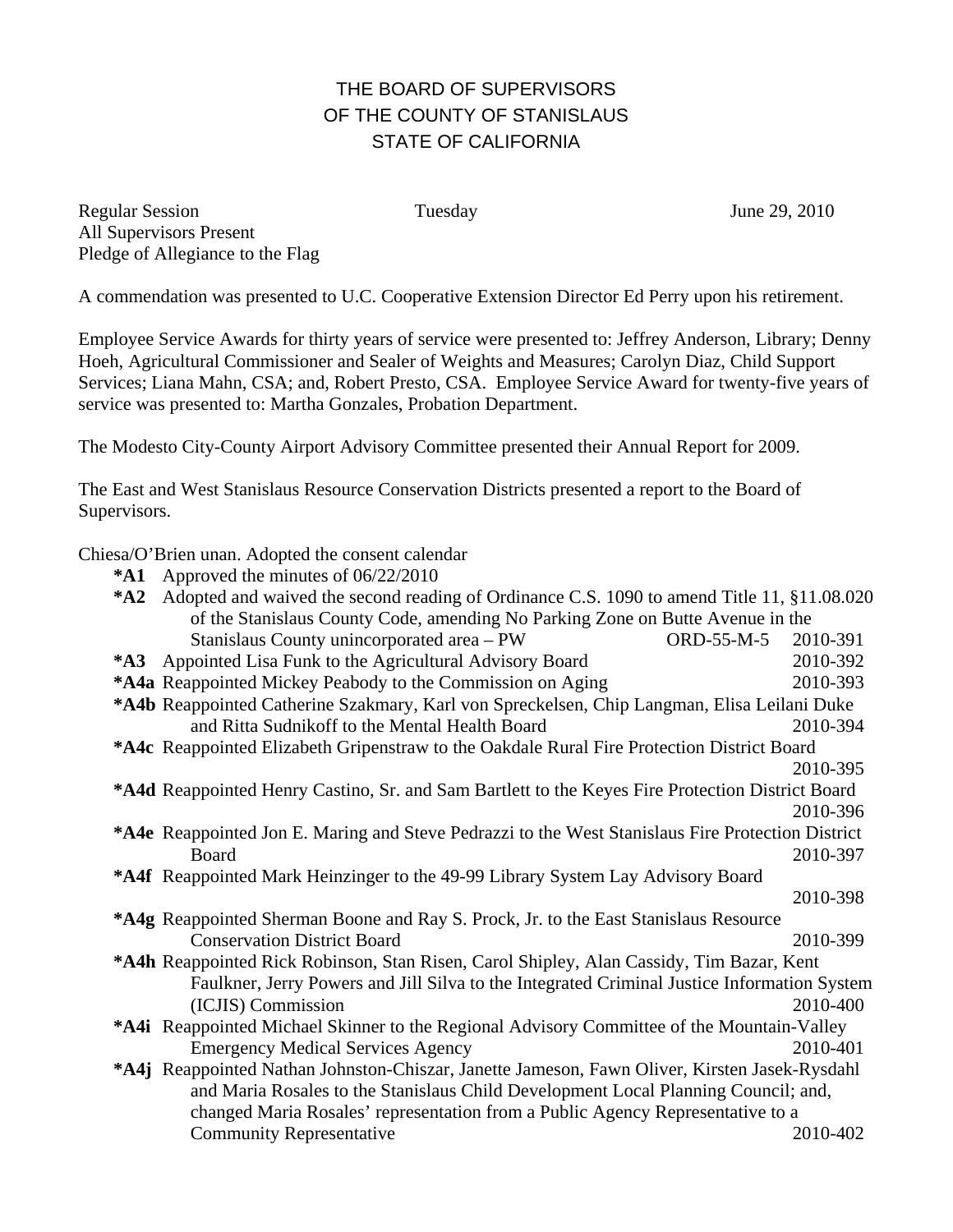**\*A4k** Reappointed Allen Mitterling, Jeffrey Olson and Michael Loeffler to the Stanislaus County Animal Court 2010-403

- **\*A4l** Reappointed Paul Baxter and Mark Fahlen, MD to the Stanislaus County Community Health Center Board 2010-404
- **\*A4m** Reappointed Ronald C. Martin to the Stanislaus County Employees Retirement Board 2010-405
- **\*A4n** Reappointed Ross Briles, Ralph Curtis, Kathy Halsey, Tom Norquist, Tom Van Groningen, Paul Van Konynenburg, Jeff Grover, Brian Velthoen, Martin Fox, Bradley Hawn, Steve Ward, Jeff Foster, Lourdes Uranday, Michael Frantz and Jim Theis to the Stanislaus Economic Development and Workforce Alliance Board 2010-406
- **\*A5** Approved the consolidation of the City of Riverbank General Municipal Election with the Gubernatorial General Election to be held on Tuesday, 11/02/ 2010

- **\*B1** Accepted additional FY 2009-2010 funding in the amount of \$10,540 for the Health Insurance Counseling Advocacy Program (HICAP) from the California Department of Aging; and, directed the Auditor-Controller to increase appropriations and estimated revenue by \$10,540 in the Area Agency on Aging budget, in accordance with the Budget Journal form – Aging & Veterans 2010-408
- **\*B2** Authorized the Director of the Department of Aging and Veterans Services (Area Agency on Aging) to sign grant agreements and any subsequent amendments for Older Americans Act (OAA) Congregate Meals, Home Delivered Meals, Homemaker, Assisted Transportation, Long Term Care Ombudsman, and Senior Legal Programs with contracting service providers for FY 2010-2011 – Aging & Veterans 2010-409
- **\*B3** Approved Agreement Number MS-1011-14 with the California Department of Aging for administration of the Multipurpose Senior Services Program (MSSP) to provide supportive services for frail elderly residents of Stanislaus County for FY 2010-2011; and, authorized the Director of the Department of Aging and Veteran Services (Area Agency on Aging) to sign the agreement and any subsequent amendments to this agreement during Budget Year 2010-2011 – Aging & Veterans 2010-410
- **\*B4** Authorized the Director of the Alliance Worknet, or his Designee, to receive and expend Program Year 2010-2011 WIA funds in accordance with the approved Stanislaus County Strategic Five-Year Local Plan (these funds may exceed \$100,000); authorized the Director of the Alliance Worknet, or his Designee, to enter into and sign agreements and contracts to expend Program Year 2010-2011 WIA funds; and, authorized the Director of the Alliance Worknet to sign all WIA-related sub-grant agreements, and any modifications or adjustments as required by the State of California – Alliance Worknet

- **\*B5** Authorized the change in office hours for BHRS Genesis Program on Fridays, from 6:30 a.m. through 3:00 p.m. to 6:30 a.m. through 12:30 p.m. – BHRS 2010-412
- **\*B6** Approved the agreement with the California Department of Mental Health for State Hospital bed usage during FY 2009-2010; and, authorized the BHRS Director, or her Designee, to sign the agreement and any subsequent amendments that do not impact the approved budget during FY 2009-10 – BHRS 2010-413

## **\*B7** Amended the Keyes MAC Bylaws making minor administrative changes – CEO MAC-04-20 2010-414

**\*B8** Authorized the CEO, or his Designee, to issue a RFP for professional architectural design on 06/30/2010, for the renovations at HSA Public Health Laboratory to accommodate the installation of a Polymerase Chain Reaction (PCR) System and to modify the issuance date if necessary; and, authorized the CEO, or his Designee, to open and evaluate proposals on

2010-407

2010-411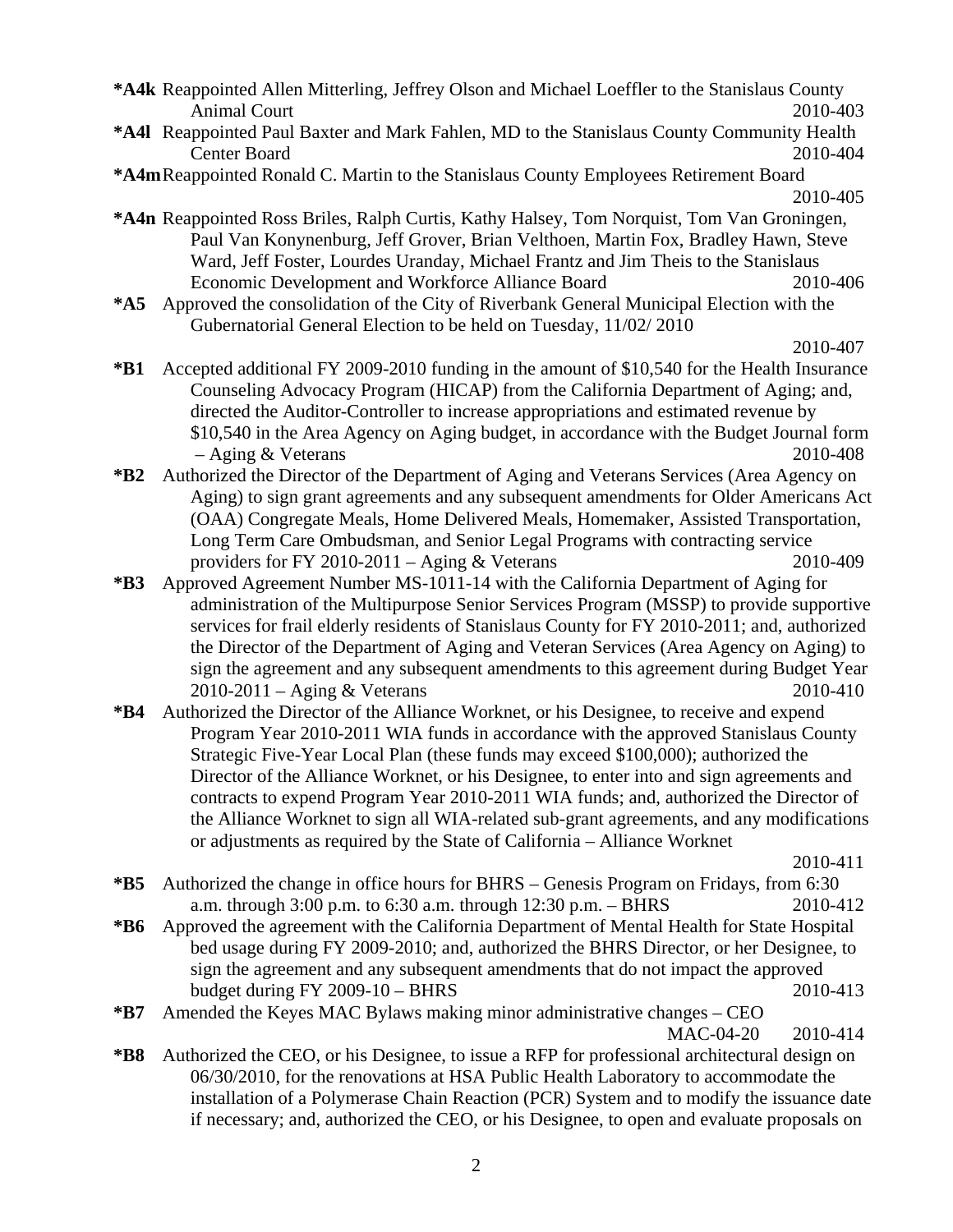07/21/10 immediately after 4:00 p.m., and to return to the Board to recommend an award – CEO 2010-415

- **\*B9** Accepted the report from the DA's Office regarding Real Estate Fraud Prosecution Trust Fund covering FY 2009-2010, pursuant to California Government Code §27388(d)(1) and  $(d)(2)$ ; and, approved the continuation of this program and current funding levels in FY 2010-2011 – DA 2010-416
- **\*B10** Set a public hearing on 07/27/10, at 9:10 a.m., to consider the adoption of a Fire Protection Facility Fee for the Mountain View Fire Protection District – OES/Fire Warden

- **\*B11** Set a public hearing on 07/20/2010, at 6:35 p.m., to consider the adoption of the Updated Regional Transportation Impact Fee Component of the County Public Facility Fees and approval of an Industrial Incentive Program – CEO M-64-I-6 2010-418
- **\*B12** Approved the Stanislaus County California Wraparound Plan; approved the MOU between Stanislaus County CSA and the California Department of Social Services (CDSS) to establish a Stanislaus County Wraparound Program; authorized the CSA Director, or her Assistant Director Designee, to sign the MOU for the term of 07/01/10 through 06/30/13; and, authorized the GSA to issue a RFP for Wraparound Services with BHRS as the lead agency – CSA 2010-419
- **\*B13** Approved an amendment to the contract for construction management services with Shaw Environmental, Inc., for Landfill 2, Cell No. 5, at the Fink Road Landfill, to extend through 12/31/2010, and increase the not to exceed limit to \$307,732; and, authorized the Director of DER, or her Designee, to sign the amendment – DER 2010-420
- **\*B14** Adopted a resolution authorizing the Director of DER, or her Designee, to apply for Used Oil Payment Program Funds from the California Department of Resources Recycling and Recovery, for FYs 2010-2011 through 2011-2012 to promote used oil and used oil filter recycling; and, authorized the submittal of a joint funding request to the California Department of Resources Recycling and Recovery for the Used Oil Payment Program on behalf of the cities of Hughson, Newman, Oakdale, Patterson, Riverbank, Turlock, and Waterford, and the unincorporated areas of Stanislaus County – DER 2010-421
- **\*B15** Approved the Standard Agreement Amendment #07-65089-A03 and the MOU #CARE 09- 50/6 with the California State Department of Public Health for HIV/AIDS related services effective 07/01/2009; and, authorized the HSA Managing Director, or her Designee, to sign and execute the Standard Agreement Amendment and the MOU – HSA 2010-422
- **\*B16** Authorized the Director of Parks and Recreation, or her Designee, to enter into and sign a Permit for Parkland Use with the Radio Control Flyers' Unlimited Club for the continued use, operation, and maintenance of the radio controlled aircraft landing strip and specified surrounding areas of use at Woodward Reservoir – Parks and Recreation 2010-423
- **\*B17** Approved the agreement between County of Stanislaus and the City of Manteca to provide Peace Officer Standards and Training (POST) certified Emergency Vehicle Operations Course (EVOC) Instructional Staff; and, authorized the CEO to sign the agreement between the County of Stanislaus and the City of Manteca for staffing at the Stanislaus Regional Training Center on behalf of the County – Sheriff 2010-424
- **\*B18** Accepted the Stanislaus County Treasury Pool's May 2010 Monthly Investment Report as prepared by the Stanislaus County Treasurer-Tax Collector's Office and reviewed for conformity with the Stanislaus County Treasury Pool Investment Policy by the Treasurer-Tax Collector and has been distributed to the Stanislaus County Treasury Pool Oversight Committee; and, authorized the Chairman of the Board of Supervisors to sign on behalf of the Board that the report has been reviewed and accepted – T/TC 2010-425
- **\*B19** Authorized the Sheriff to amend the agreement with the Stanislaus County Superior Court for the Sheriff to provide Court Security Services for the Court; authorized the CEO and

DF-11-A-2 2010-417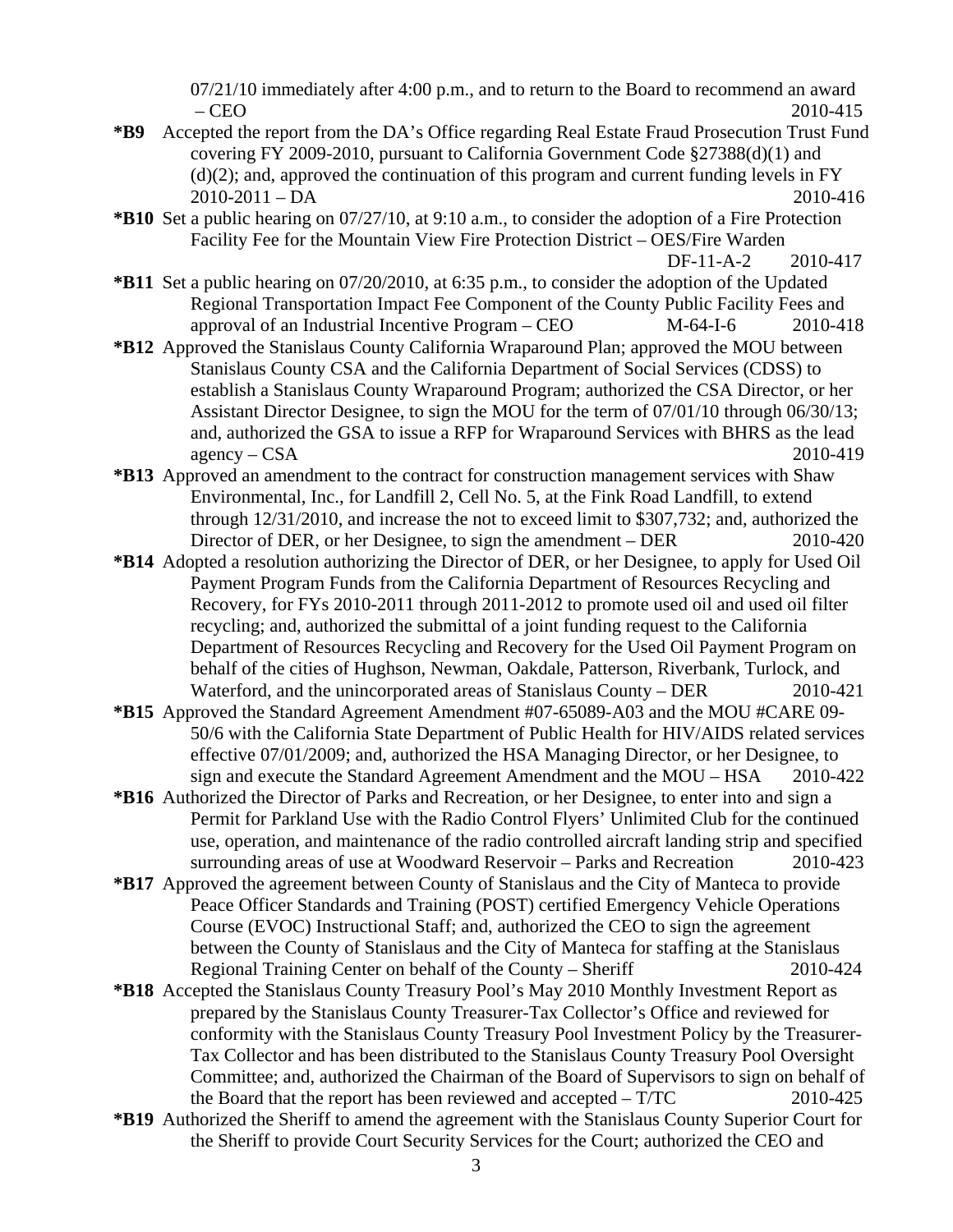Sheriff to sign the amendment and any and all additional documents to implement this agreement; and, amended the Salary and Position Allocation Resolution to reflect the recommended changes as outlined in the Staffing Impacts section of the agenda item, to be effective the start of the first pay period after Board approval – Sheriff 2010-426

- **\*B20** Approved the revised Sheriff's Department Civil Division hours open to the public from Monday through Friday 8:00 a.m. to 4:30 p.m. to Monday through Friday 8:00 a.m. to 4:00 p.m. – Sheriff 2010-427
- **\*B21** Approved the request from the Modesto Jaycees to have exclusive use of the Courthouse Lawn for their  $136<sup>th</sup>$  Annual Fourth-of-July Parade Celebration on Saturday, 07/03/2010, beginning at 10:00 a.m., and ending on Sunday, 07/04/2010, no later than 2:00 p.m.; directed the Modesto Jaycees to adhere to the requirements set forth by the Department of Parks and Recreation; and, approved the waiver of fees for exclusive use and reservation of the Courthouse Lawn – Parks and Recreation 2010-428
- **\*C1** Set a public hearing on 07/27/2010, at 9:05 a.m., regarding FY 2010-2011 assessments for various County Service Areas and Landscape and Lighting Districts; and, directed the Clerk of the Board of Supervisors to publish a notice of such hearing pursuant to §6066 of the Government Code – PW 2010-429
- **\*E1** Approving filing a Disclaimer of Interest in response to the compliant in Eminent Domain filed by the California Department of Transportation to acquire Parcel 15332 for the State Route 219 Transportation Improvement Project; authorized the Chairman of the Board of Supervisors to sign a disclaimer waiving any interest in case (except for property taxes); and, directed County Counsel to file the disclaimer – County Counsel 2010-430

Chiesa/Monteith unan. **9:05 am** Conducted a public hearing to consider adjustments to the Stanislaus County Franchise Maximum Rates for Solid Waste Collection Services; and, approved the proposed adjustments to the Stanislaus County Franchise Maximum Rates for solid waste collection services in Franchised Areas 1, 2, and  $4 - DER$  2010-435

Monteith/DeMartini unan. **A6** Accepted the Clerk-Recorder's Certified Statement of the Results of the Statewide Direct Primary Election held Tuesday, 06/08/2010, and declared the results pursuant to the Clerk-Recorder's Certified Statement of Vote – Clerk-Recorder 2010-431

Chiesa/DeMartini unan. **B22** Accepted the 2009 Stanislaus County Agricultural Crop Report – Agricultural Commissioner 2010-432

## **Recessed at 10:55 a.m.**

## **Reconvened at 11:01 a.m.**

Monteith/O'Brien unan. **B23** Accepted the September 2009 Transfer Station/Materials Recovery Facility Feasibility Study for the Fink Road Landfill – DER 2010-433

O'Brien/Chiesa unan. **B24** Authorized the BHRS Director, or her Designee(s), to execute an agreement with Anasazi Software, Inc. to purchase, install, and implement an Electronic Health Record (EHR) system; authorized the BHRS Director, or her Designee(s), to sign the subsequent amendment to agreement #07-77350-000 with the California Department of Mental Health to accept the Mental Health Services Act Capital Facilities and Information Technological Needs funds; authorized the use of \$253,478 of Public Facilities Fees (PFF) funds for the purchase, installation and implementation of the Substance Use Treatment component of the new EHR system; directed the Auditor-Controller to increase appropriations and estimated revenue in the amount of \$434,919 as detailed in the Budget Journal form,